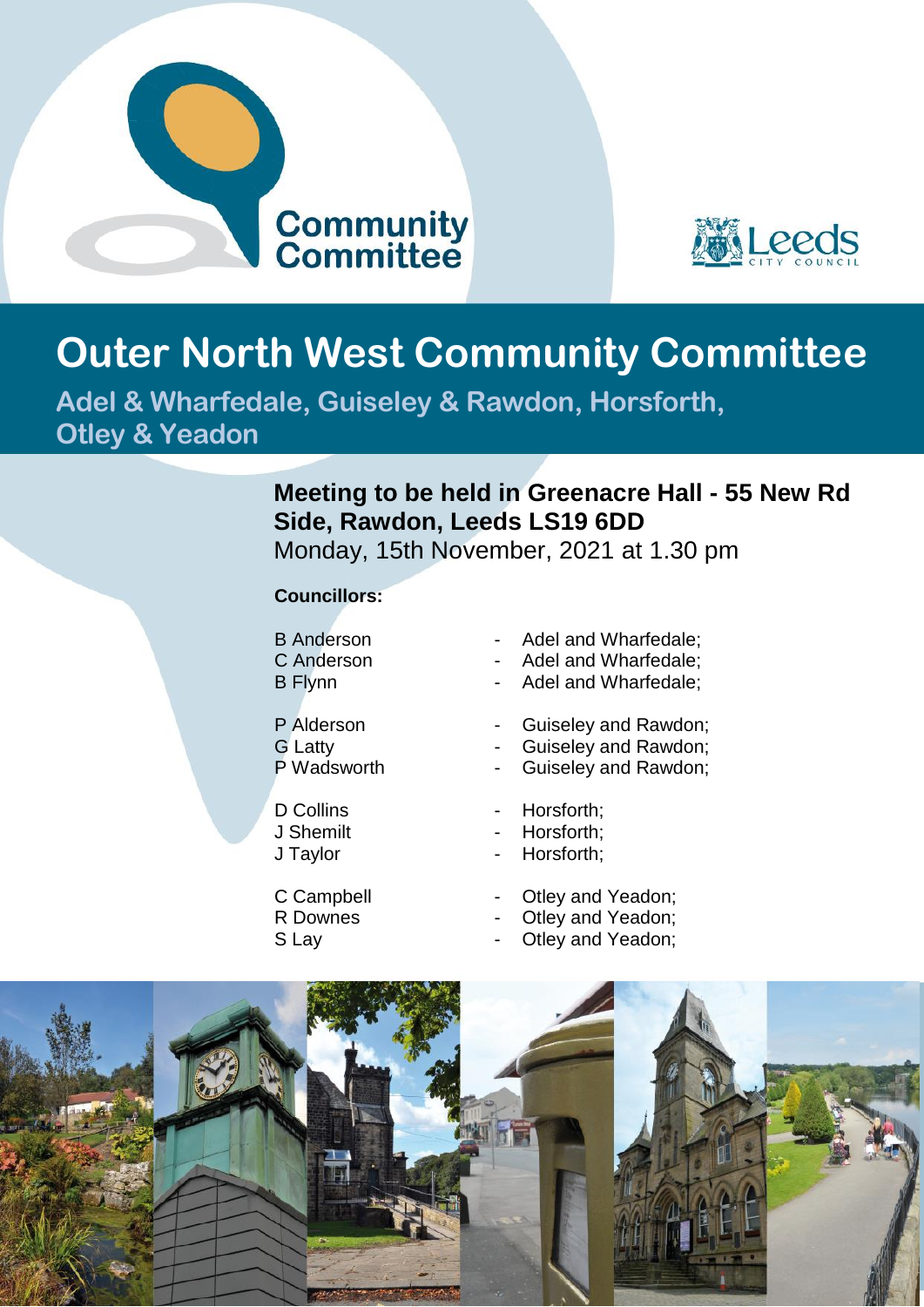**Please Note** - Members of the public are now able to attend the meeting in person but please be mindful that Coronavirus is still circulating in Leeds. Therefore, even if you have had the vaccine, if you have Coronavirus symptoms: a high temperature; a new, continuous cough or a loss or change to your sense of smell or taste, you should NOT attend the meeting and stay at home and get a PCR test. For those who are attending the meeting, please bring a face covering unless you are exempt.

**Note to observers of the meeting**: To remotely observe this meeting, please click on the 'View the Meeting Recording' link which will feature on the meeting's webpage (linked below) ahead of the meeting. The webcast will become available at the commencement of the meeting.

<https://democracy.leeds.gov.uk/ieListDocuments.aspx?CId=995&MId=11603&Ver=4>

Agenda compiled by Debbie Oldham Governance Services, Civic Hall, LEEDS LS1 1UR

Head of Locality Partnerships – Liz Jarmin Tel: 0113 37 89035 **Facebook:** [facebook.com/LCCOuterNW](https://www.facebook.com/LCCOuterNW?fref=ts)

*Images on cover from left to right: Adel & Wharfedale - Golden Acre Park Guiseley & Rawdon - Guiseley Clock; Aireborough One Stop Centre Horsforth – Town Street and Olympic letter box Otley & Yeadon – Yeadon Town Hall; Wharfemeadows Park*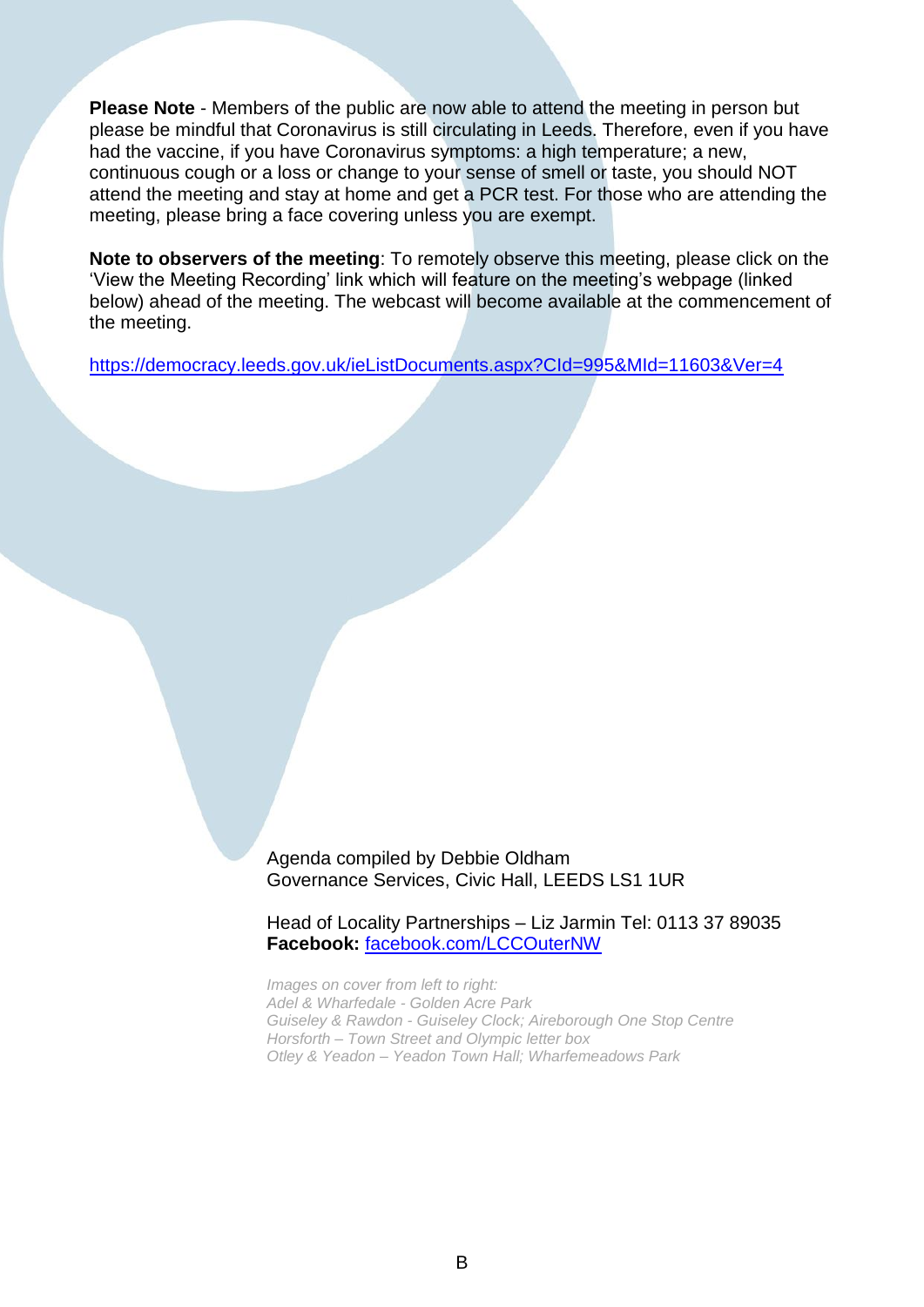## **A G E N D A**

| <b>Item</b><br><b>No</b> | <b>Ward/Equal</b><br><b>Opportunities</b> | <b>Item Not</b><br>Open |                                                                                                                                                                                                                                                                                                                                                                                                                                                              | Page<br><b>No</b> |
|--------------------------|-------------------------------------------|-------------------------|--------------------------------------------------------------------------------------------------------------------------------------------------------------------------------------------------------------------------------------------------------------------------------------------------------------------------------------------------------------------------------------------------------------------------------------------------------------|-------------------|
| 1                        |                                           |                         | <b>APPEALS AGAINST REFUSAL OF INSPECTION</b><br>OF DOCUMENTS                                                                                                                                                                                                                                                                                                                                                                                                 |                   |
|                          |                                           |                         | To consider any appeals in accordance with<br>Procedure Rule 15.2 of the Access to Information<br>Procedure Rules (in the event of an Appeal the<br>press and public will be excluded). (*In accordance<br>with Procedure Rule 15.2, written notice of an<br>appeal must be received by the Head of<br>Governance Services at least 24 hours before the<br>meeting)                                                                                          |                   |
| $\overline{2}$           |                                           |                         | <b>EXEMPT INFORMATION - POSSIBLE</b><br><b>EXCLUSION OF THE PRESS AND PUBLIC</b>                                                                                                                                                                                                                                                                                                                                                                             |                   |
|                          |                                           |                         | To highlight reports or appendices which<br>1<br>officers have identified as containing exempt<br>information, and where officers consider that the<br>public interest in maintaining the exemption<br>outweighs the public interest in disclosing the<br>information, for the reasons outlined in the report.                                                                                                                                               |                   |
|                          |                                           |                         | 2<br>To consider whether or not to accept the<br>officers recommendation in respect of the above<br>information.                                                                                                                                                                                                                                                                                                                                             |                   |
|                          |                                           |                         | 3<br>If so, to formally pass the following<br>resolution:-                                                                                                                                                                                                                                                                                                                                                                                                   |                   |
|                          |                                           |                         | <b>RESOLVED</b> – That the press and public be<br>excluded from the meeting during consideration of<br>the following parts of the agenda designated as<br>containing exempt information on the grounds that<br>it is likely, in view of the nature of the business to<br>be transacted or the nature of the proceedings,<br>that if members of the press and public were<br>present there would be disclosure to them of<br>exempt information, as follows:- |                   |
| 3                        |                                           |                         | <b>LATE ITEMS</b>                                                                                                                                                                                                                                                                                                                                                                                                                                            |                   |
|                          |                                           |                         | To identify items which have been admitted to the<br>agenda by the Chair for consideration (The special<br>circumstances shall be specified in the minutes)                                                                                                                                                                                                                                                                                                  |                   |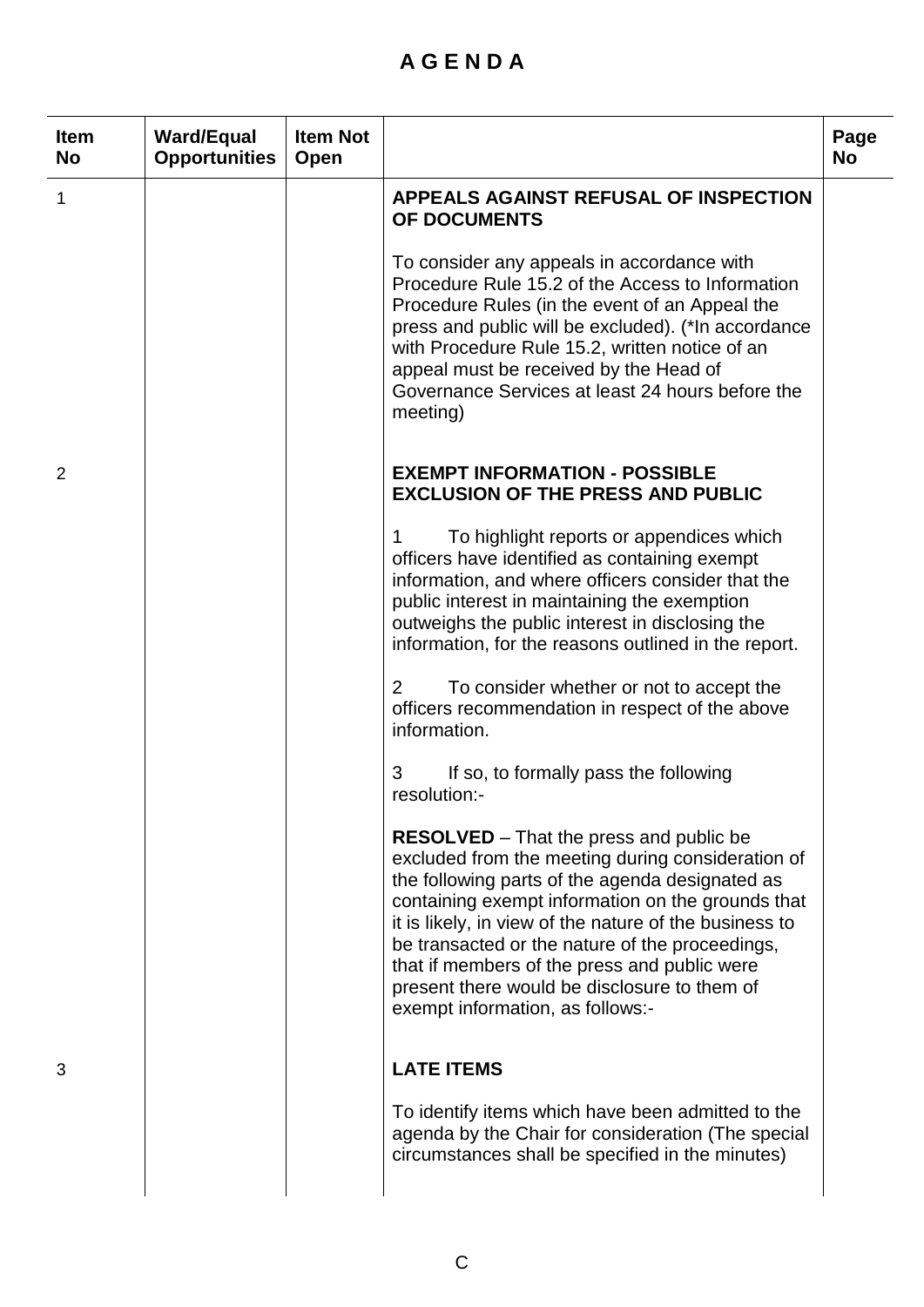| <b>Item</b><br><b>No</b> | <b>Ward/Equal</b><br><b>Opportunities</b>                                               | <b>Item Not</b><br>Open |                                                                                                                                                                                                                                                                                                                                                                                                                                                                                                                                                                  | Page<br><b>No</b> |
|--------------------------|-----------------------------------------------------------------------------------------|-------------------------|------------------------------------------------------------------------------------------------------------------------------------------------------------------------------------------------------------------------------------------------------------------------------------------------------------------------------------------------------------------------------------------------------------------------------------------------------------------------------------------------------------------------------------------------------------------|-------------------|
| 4                        |                                                                                         |                         | <b>DECLARATION OF INTERESTS'</b>                                                                                                                                                                                                                                                                                                                                                                                                                                                                                                                                 |                   |
|                          |                                                                                         |                         | To disclose or draw attention to any interests in<br>accordance with Leeds City Council's 'Councillor<br>Code of Conduct'.                                                                                                                                                                                                                                                                                                                                                                                                                                       |                   |
| 5                        |                                                                                         |                         | <b>APOLOGIES FOR ABSENCE</b>                                                                                                                                                                                                                                                                                                                                                                                                                                                                                                                                     |                   |
|                          |                                                                                         |                         | To receive any apologies for absence.                                                                                                                                                                                                                                                                                                                                                                                                                                                                                                                            |                   |
| 6                        |                                                                                         |                         | <b>MINUTES - 20TH SEPTEMBER 2021</b>                                                                                                                                                                                                                                                                                                                                                                                                                                                                                                                             | $7 - 12$          |
|                          |                                                                                         |                         | To consider the minutes of the meeting held on<br>20 <sup>th</sup> September 2021, for approval as a correct<br>record.                                                                                                                                                                                                                                                                                                                                                                                                                                          |                   |
| 7                        |                                                                                         |                         | <b>OPEN FORUM</b>                                                                                                                                                                                                                                                                                                                                                                                                                                                                                                                                                |                   |
|                          |                                                                                         |                         | In accordance with Paragraphs 4.16 and 4.17 of<br>the Community Committee Procedure Rules, at the<br>discretion of the Chair a period of up to 10 minutes<br>may be allocated at each ordinary meeting for<br>members of the public to make representations or<br>to ask questions on matters within the terms of<br>reference of the Community Committee. This<br>period of time may be extended at the discretion of<br>the Chair. No member of the public shall speak for<br>more than three minutes in the Open Forum,<br>except by permission of the Chair. |                   |
| 8                        | Adel and<br>Wharfedale;<br>Guiseley and<br>Rawdon;<br>Horsforth;<br>Otley and<br>Yeadon |                         | <b>OUTER NORTH WEST COMMUNITY</b><br><b>COMMITTEE - FINANCE UPDATE REPORT</b><br>The report of the Head of Locality Partnerships<br>provides the Community Committee with an update<br>on the budget position for the Wellbeing Fund,<br>Youth Activity Fund, Capital Budget, as well as the<br>Community Infrastructure Levy Budget for 2021/22.<br>(Report attached)                                                                                                                                                                                           | $13 -$<br>22      |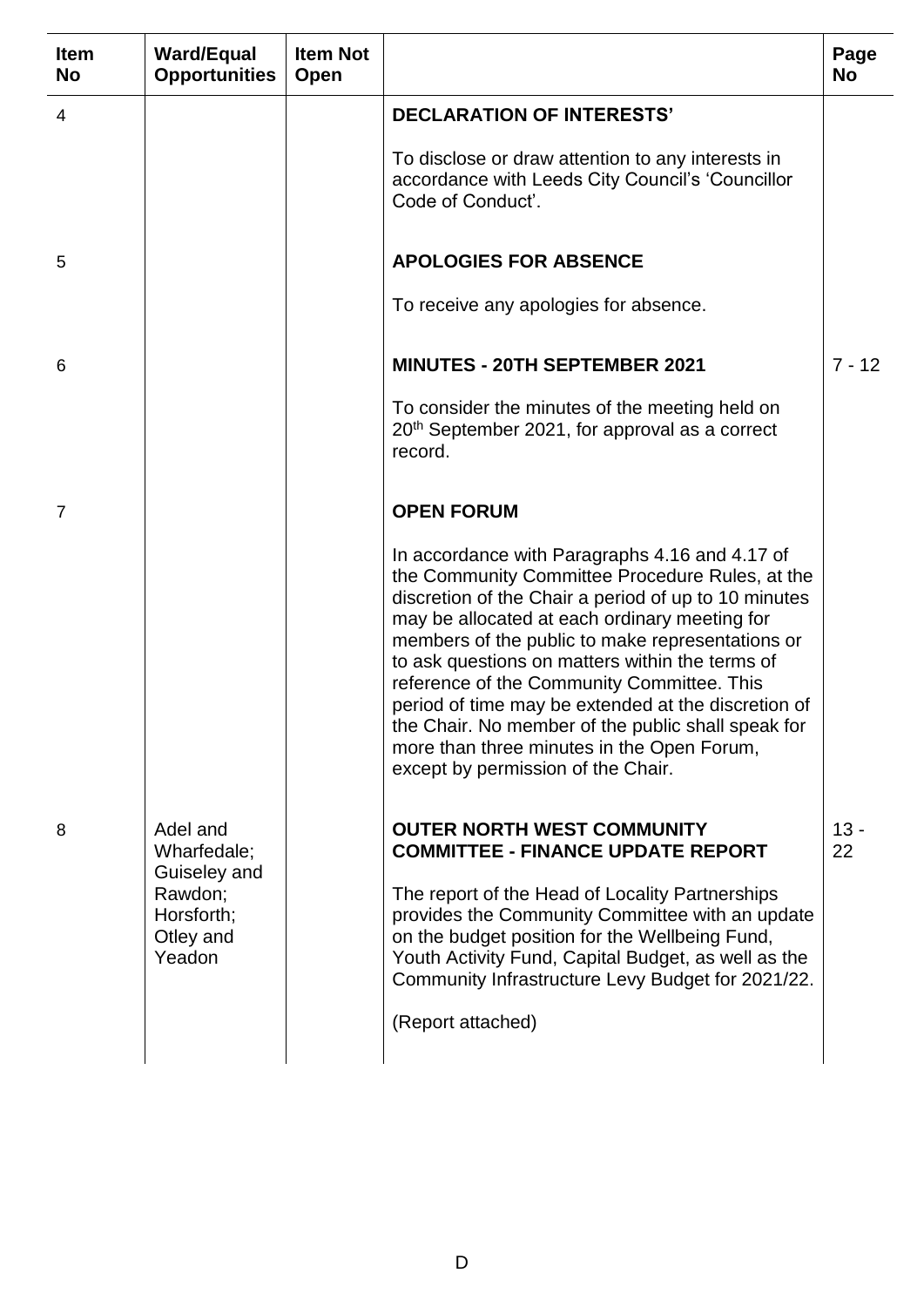| <b>Item</b><br><b>No</b> | <b>Ward/Equal</b><br><b>Opportunities</b>                                               | <b>Item Not</b><br>Open |                                                                                                                                                                                                                                                                                                                                                                                                                                           | Page<br><b>No</b> |
|--------------------------|-----------------------------------------------------------------------------------------|-------------------------|-------------------------------------------------------------------------------------------------------------------------------------------------------------------------------------------------------------------------------------------------------------------------------------------------------------------------------------------------------------------------------------------------------------------------------------------|-------------------|
| 9                        | Adel and<br>Wharfedale;<br>Guiseley and<br>Rawdon;<br>Horsforth;<br>Otley and<br>Yeadon |                         | <b>OUTER NORTH WEST COMMUNITY</b><br><b>COMMITTEE UPDATE REPORT</b><br>The report of the Head of Locality Partnerships<br>brings to members' attention an update of the work<br>which the Communities Team is engaged in, based<br>on priorities identified by the Community<br>Committee. It also provides opportunities for<br>further questioning, or to request a more detailed<br>report on a particular issue.<br>(Report attached) | $23 -$<br>36      |
| 10                       | Adel and<br>Wharfedale;<br>Guiseley and<br>Rawdon;<br>Horsforth;<br>Otley and<br>Yeadon |                         | <b>CLIMATE EMERGENCY UPDATE 2021</b><br>The report of the Chief Officer for Sustainable<br>Energy and Air Quality provides the Outer North<br>West Community Committee with a presentation<br>on the council's updated climate emergency<br>strategy and progress.                                                                                                                                                                        | $37 -$<br>38      |
| 11                       | Adel and<br>Wharfedale;<br>Guiseley and<br>Rawdon;<br>Horsforth;<br>Otley and<br>Yeadon |                         | <b>PARKING SERVICES UPDATE REPORT 2021</b><br>The report of the Service Manager Environmental<br>Services is to provide the Outer North West<br>Community Committee with a verbal update in<br>relation to Parking Enforcement in Outer North<br>West.                                                                                                                                                                                    | $39 -$<br>40      |
| 12                       |                                                                                         |                         | <b>ANY OTHER BUSINESS</b>                                                                                                                                                                                                                                                                                                                                                                                                                 |                   |
| 13                       |                                                                                         |                         | DATE AND TIME OF NEXT MEETING<br>The next meeting of the Outer North West<br>Community Committee will be on Monday 7th<br>March 2022, at 1:30pm.<br><b>VENUE MAP AND DETAILS</b>                                                                                                                                                                                                                                                          | 41 -<br>42        |